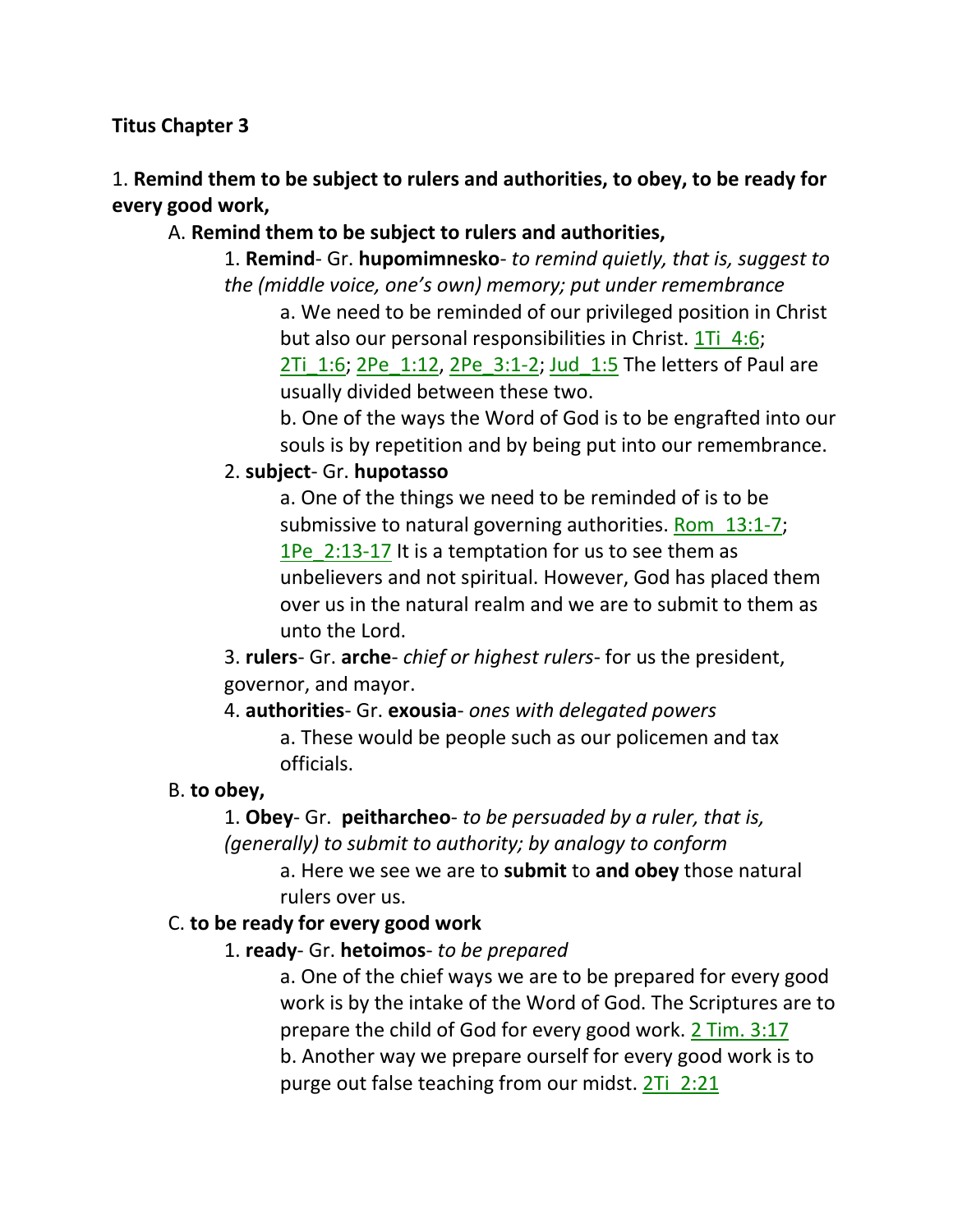#### 2. **good work**- Gr. **agathos ergon**

a. Again, grace teaching should lead to good works, not laziness and loose living. Tit\_3:8, Tit\_3:14, Tit\_2:14;Gal\_6:9- 10;Eph\_2:10;Col\_1:10;2Ti\_2:21;Heb\_13:21

2. **to speak evil of no one, to be peaceable, gentle, showing all humility to all men.** 

### A. **to speak evil of no one,**

- 1. **speak evil-** Gr. **blasphemeo** *to speak reproachfully; to vilify*
	- a. When we speak bad about others we blaspheme them.
	- b. We are not to blaspheme anyone, including our leaders, even if they are unbelievers. Act\_23:5

#### B. **to be peaceable,**

- 1. **peaceable** Gr. **amachos** *not contentious; abstaining from fighting*
	- a. The island of Crete was well known for fighting. People were known for settling issues with their fists.
- C. **gentle-** Gr. **epeikes** *equitable, fair, mild, gentle, appropriate*
- D. **showing all humility to all men**
	- 1. **showing** Gr. **endeiknumi-** *to point out, to show, demonstrate, prove, whether by arguments or by acts; to manifest, display, put forth*
	- 2. **humility** Gr. **praotes** *gentleness, mildness, meekness*
		- a. Being peaceable, gentle, and humble are all attributes of heavenly wisdom. Jam\_3:17
		- b. It is a temptation of our flesh to talk bad about people, especially unbelievers whose lives are not as together as ours appear to be. We need to keep in mind we too were just like them, and if not for the grace of God, we would still be in that condition.
- 3. **For we ourselves were also once foolish, disobedient, deceived, serving various lusts and pleasures, living in malice and envy, hateful and hating one another.**

### A. **For we ourselves were also once foolish,**

- 1. **For we ourselves were also once**
	- a. We need to keep in mind that if not for the grace of God, we are no different than any unbeliever naturally speaking.
	- b. Also we need to keep in mind that if we do not continue to walk in the grace of God, our flesh is capable of doing anything and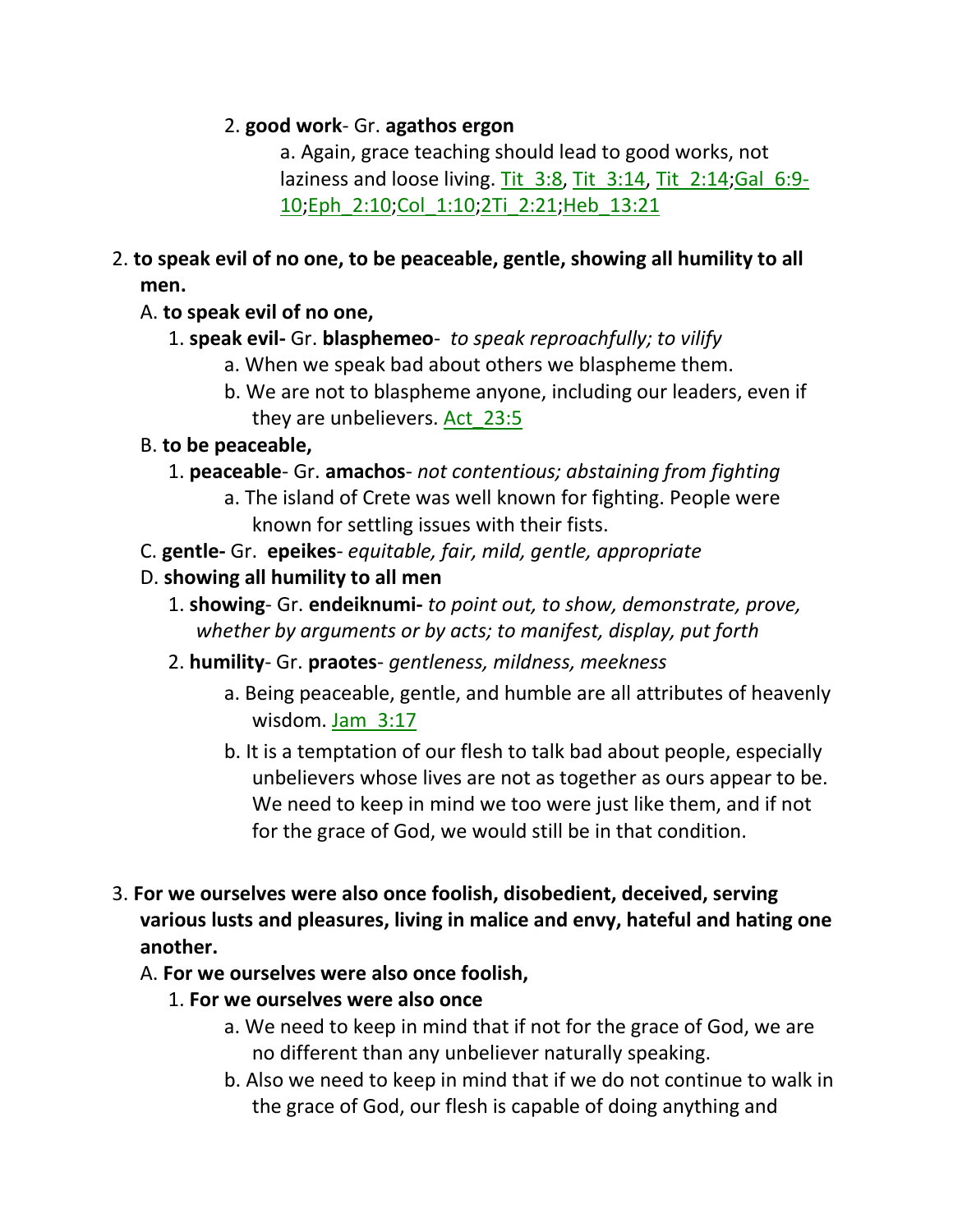everything an unbeliever's flesh does.

- c. Paul here is stating that we should no longer be engaged in foolishness, disobedience, deception, lusts and pleasures, malice, envy, and hate.  $1Co_6:11; Col_1:21, Col_3:7; 1Pe_4:3;$  These are the deeds of the flesh. Unfortunately, many believers are still engaged in these. They need to mature in the grace [empowerment] of God to walk free from the flesh.
- 2. **foolish** Gr. **anoetos** *not understanding, unintelligent*
	- a. We can only become wise by the new birth and the Word of God.
- B. **disobedient-** Gr. **apeithes-** *unpersuaded, non-compliant, disobedient*
	- 1. Unbelief is the fountain-head of all other evils that come after.
	- 2. Unbelievers think they are doing their own thing. However, they are being lead to deception and into the course of this present world which is controlled by the spirit of the power of the air. Eph. 2:2
	- 3. We are now to be obedient children of God and abstain from fleshly lusts. 1Pe\_1:14
- C. **deceived-** Gr. **planao** *to go astray, wander, roam about; to be led into error, to be led aside from the path of virtue, to go astray, sin*
- D. **serving various lusts and pleasures**
	- 1. **serving** Gr. **douleuo** *to perform slave's service to*
		- a. Again, believers think they are just doing what they want to do. Really they are doing a slaves service to various lusts and pleasures that are carrying them to destruction.
		- b. Once we believed upon Christ we became slaves to God and to righteousness. Rom\_6:17, Rom\_6:22
	- 2. **various** Gr. **poikilos-** *multi-faceted or colored*
	- 3. **lusts** Gr. **epithumia** *strong desires*
	- 4. **pleasures** Gr. **hedone** *sensual delight; by implication desire*
- E. **living in malice and envy,**
	- 1. **living** Gr. **diago** *being carried through life*
		- a. The root of this word is **ago**, *which means to be carried along by another*. Unbelievers and believers living in the flesh are being carried along in deception and lusts.
	- 2. **malice** Gr. **kakia** *badness, that is, (subjectively) depravity, ill-will, desire to injure, evil, trouble*
	- 2. **envy-** Gr. **phthonos** *ill will (as detraction), that is, jealousy (spite)*
- F. **hateful and hating one another**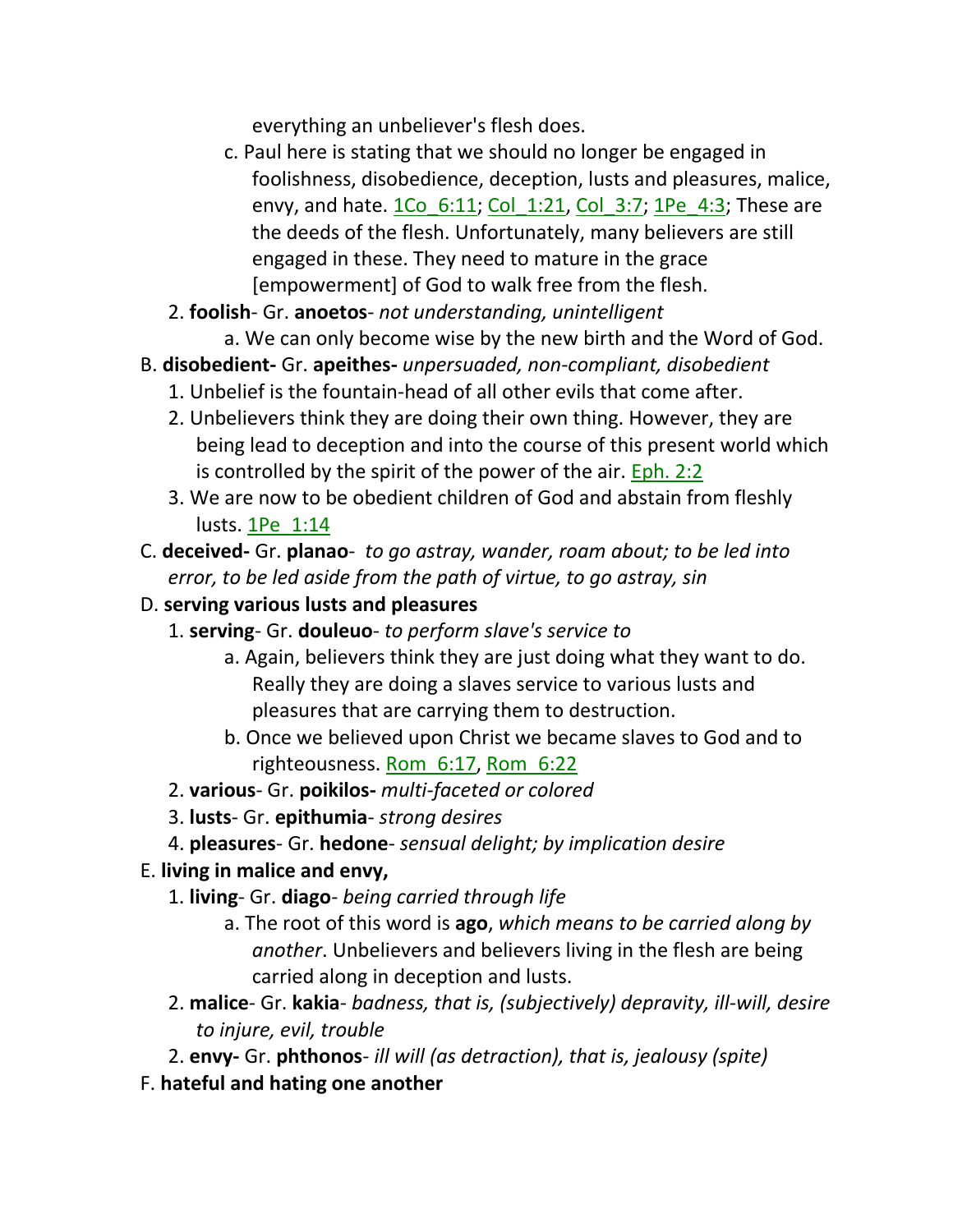### 1. **hateful**- Gr. **stugnetos**- *hated, detestable*

- a. This should be translated *hated*, not hateful. The root of hating others is the belief we ourselves are hated by God and others. Hated people hate people.
- 2. **hating** Gr. **miseo** Gr. *to hate, pursue with hatred, detest*

### 4. **But when the kindness and the love of God our Savior toward man appeared,**

### 1. **kindness**- Gr. **chrestotes**

a. God's kindness to us shined brightly against the deep darkness of our hatred for God just like a bright diamond laid on black velvet.

### 2. **love of God**

a. We only love God because He first loved us. 1 Jn 4:10; 1Jn 4:19

## 3. **God our Savior**

a. This designation is used of both Jesus Christ and God the Father. God not only created us, but in tender mercy also redeemed us back to Himself through Jesus Christ.

## 4. **appeared**- Gr. **epiphaino**

- a. The world received an epiphany of God's kindness, love, and grace with the coming of Jesus Christ in His earthly ministry.
- b. When Jesus comes back a second time the world will get an epiphany of God's holy wrath and judgment on sin.
- 5. **not by works of righteousness which we have done, but according to His mercy He saved us, through the washing of regeneration and renewing of the Holy Spirit,**

## A. **not by works of righteousness which we have done,**

- 1. **works** Gr. **ergon**
- 2. **righteousness** Gr. **dikaiosune** *The state of being as you ought to be*
- 3. **done** Gr. **poieo**
- B. **but according to His mercy He saved us,**
	- 1. **mercy** Gr. **eleos**
	- 2. **saved** Gr. **sozo** *to deliver, heal, prosper*
- C. **through the washing of regeneration and renewing of the Holy Spirit**
	- 1. **washing** Gr. **loutron** *bathing; (figuratively) baptism*
	- 2. **regeneration** Gr. **paliggenesia** *new birth, reproduction, renewal, recreation, regeneration*
		- a. Christians are new creations. We are members of a brand new race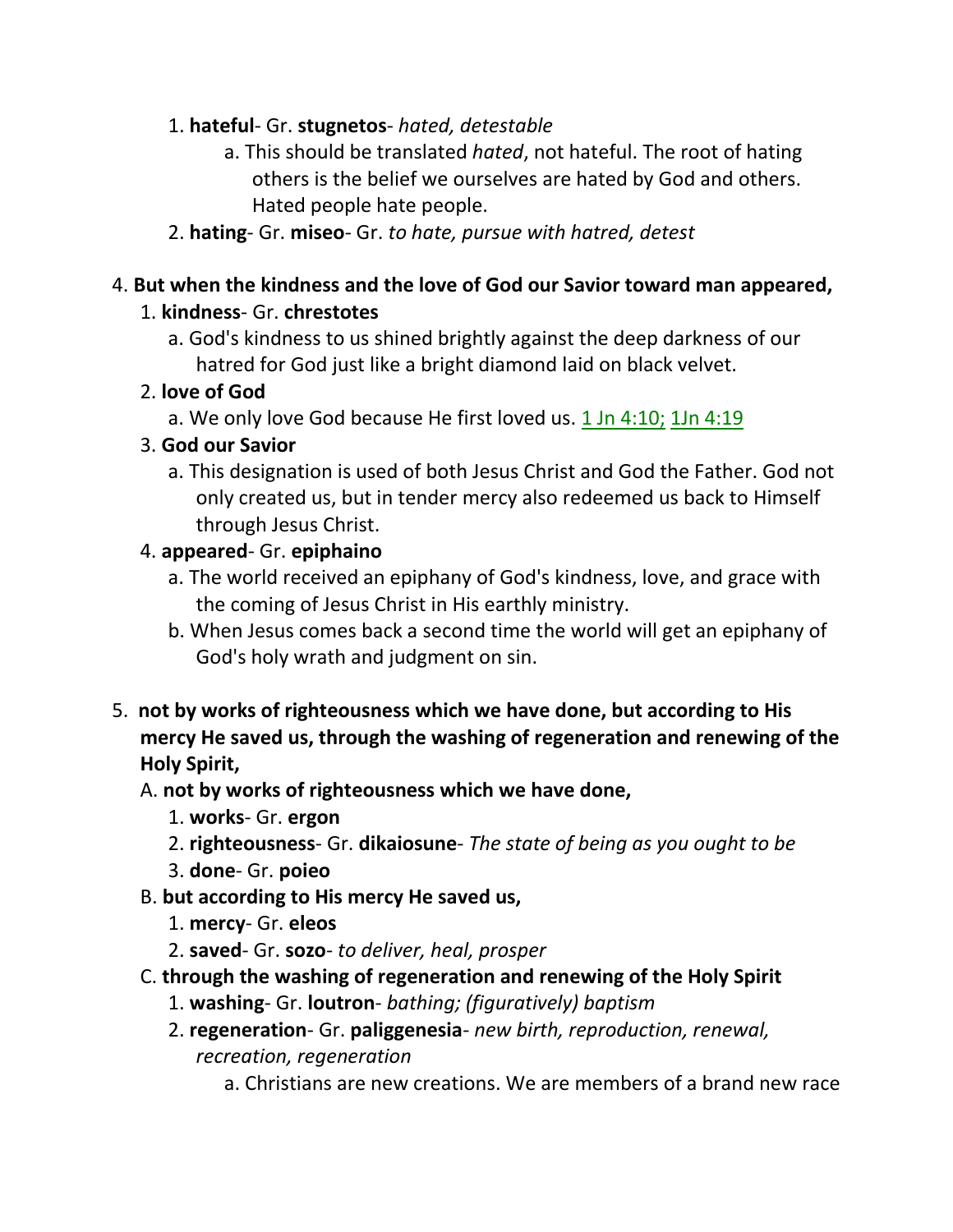called the New Creation. As the world is in Adam, we are in Christ. To be saved or to be in Christ you must be born again. John 3:3

- 3. **renewing** Gr. **anakainosis** Gr. *a renewal, renovation, complete change for the better; to make new again in quality and character*
	- a. We were not saved by works of righteousness we have done, because we were unrighteous. However, we were saved by God's mercy through the washing of the new birth in which we were made righteous. Righteousness was imparted to us through the new birth. We no longer try to be good out of duty to God, but we live right because we are right in our new nature and it is our new nature to do right.
- 4. **Holy Spirit** He is the agent of change in us- at conversion and at all times afterwards. 2 Cor. 3:17

### 6. **whom He poured out on us abundantly through Jesus Christ our Savior,**

- A. **whom** The Holy Spirit
- B. **He** God the Father
- C. **poured out** Gr. **ekcheo** *to pour out, shed forth; metaphorically to bestow or distribute largely*
	- 1. This is the same as the love of God being shed abroad in our heart by the Holy Spirit. Rom. 5:5
	- 2. This was prophesied in the OT- Pro  $1:23$ ; Isa  $32:15$ , Isa  $44:3$ , Joe  $2:28$
	- 3. This was fulfilled in the NT- Act 2:33, Act 10:45
- D. **abundantly** Gr. **plousios** *richly, lavishly*
- E. **through Jesus Christ our Savior** It was through the finished work of Christ that the new birth was made possible. In this verse you see the Trinity involved in our salvation. God the Father poured out the Holy Spirit through Jesus Christ.
- 7. **that having been justified by His grace we should become heirs according to the hope of eternal life.** 
	- A. **justified** Gr. **dikaioo** *to declare one to be as they ought to be, declare one innocent and meeting the standard of what is right.*
		- 1. Justification is being declared "just as if I had not sinned".
		- 2. Justification only comes by grace through faith and not by our personal performance of righteous deeds. Rom\_3:24, Rom\_3:28, Rom\_5:1, Gal\_2:16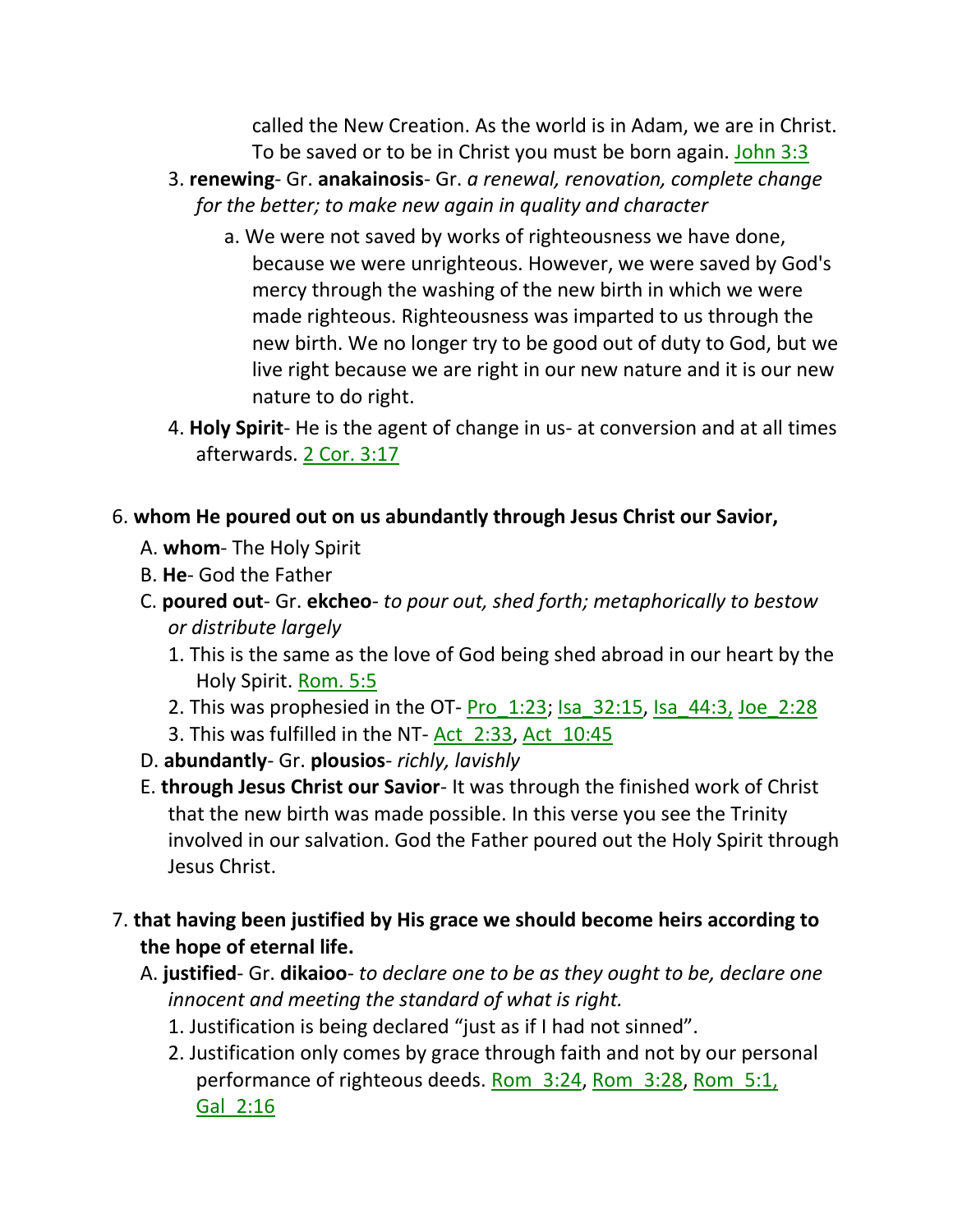- B. **grace** Gr. **charis-** *unmerited favor, ability and resources of God given freely*
- C. **heirs** Gr. **kleronomos** *one who receives by lot, an heir; one who has acquired or obtained the portion allotted to him*
	- 1. Through the new birth we are born into the family of God. Christ was the firstborn. In a natural family those born after the firstborn would be the second, third, fourth born etc. However in the family of God we are all seen as the firstborn because we have been grafted into Jesus Christ. Everything He has we share with Him. We share the first born status of Jesus! We are joint heirs with Jesus! Romans 8:17 We are called the church of the Firstborn! Heb. 12:23
- D. **hope** Gr. **elpis** *confident expectation of good*
- E. **eternal life** Gr. **zoe aionios-** *the God kind of life that is without end, never to cease, everlasting*
- 8. **This is a faithful saying, and these things I want you to affirm constantly, that those who have believed in God should be careful to maintain good works. These things are good and profitable to men.** 
	- A. **This is a faithful saying,**
		- 1. **faithful** Gr. **pistos** *reliable, trustworthy*
			- a. It is always reliable and trustworthy to give the exhortation to the people of God to maintain good works for the benefit of people and a testimony to the gospel in the world.
			- b. It is not popular among some modern grace teachers to talk about the importance of Christians to maintain good works. Any use of the word "work" or "works" makes them break out in grace hives! We are not only called to believe in grace but also to do good works out from grace.
		- 2. **saying** Gr. **logos** *word*
	- B. **and these things I want you to affirm constantly,**
		- 1. **affirm constantly** Gr. *to affirm strongly, assert confidently and thoroughly*
	- C. **that those who have believed in God should be careful to maintain good works**
		- 1. **believed-** Gr. **pisteuo** Gr. *to trust or rely on*
		- 2. **careful phrontizo** *to keep in mind or in one's thinking*
		- 3. **maintain** Gr. **proistemi** *give earnest attention to*
		- 4. **good works** Gr. **kalos ergon**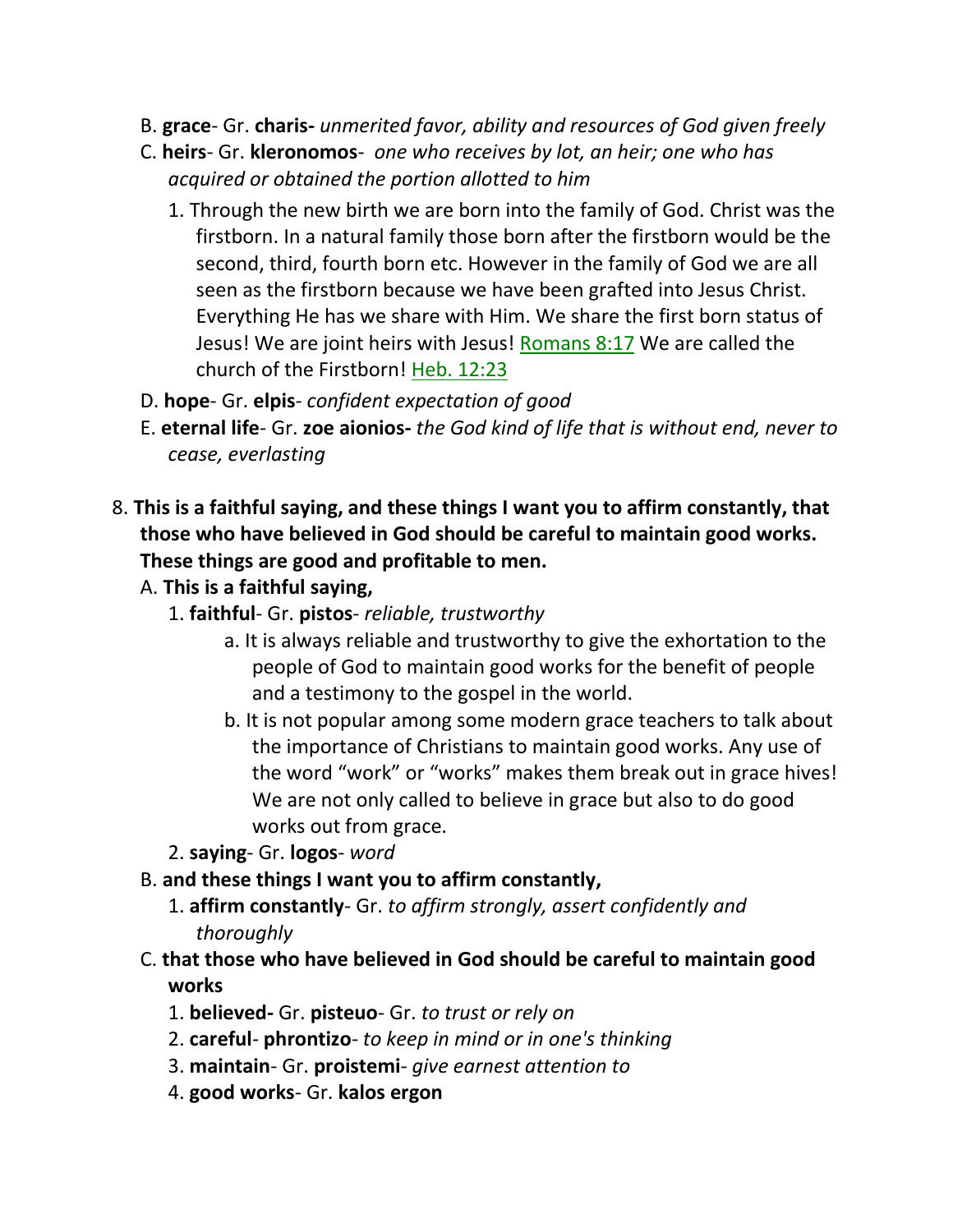- a. There is a balance between believing and acting on what you believe. Faith without works is dead. James 2:17
- b. Most of Paul's letters are divided between truths to believed [who we are in Christ] and truths to be acted upon [What we are called to do in Christ]. Justification must lead to sanctification so it can be profitable to others and that a witness for Christ can be established in the world.
- c. If Titus was to constantly remind the saints to maintain good works then it is not the automatic thing for Christians to do. The more common reality is for Christians to be self focused and not care about those around them, or how their actions effect others both Christian and non-Christian alike. Christians still have flesh. The flesh is selfish. We are called to be spiritual. We are called to walk in the Spirit and not fulfill the desires of the flesh. Gal. 5:16 The desire of the flesh is to self-centered and not care about what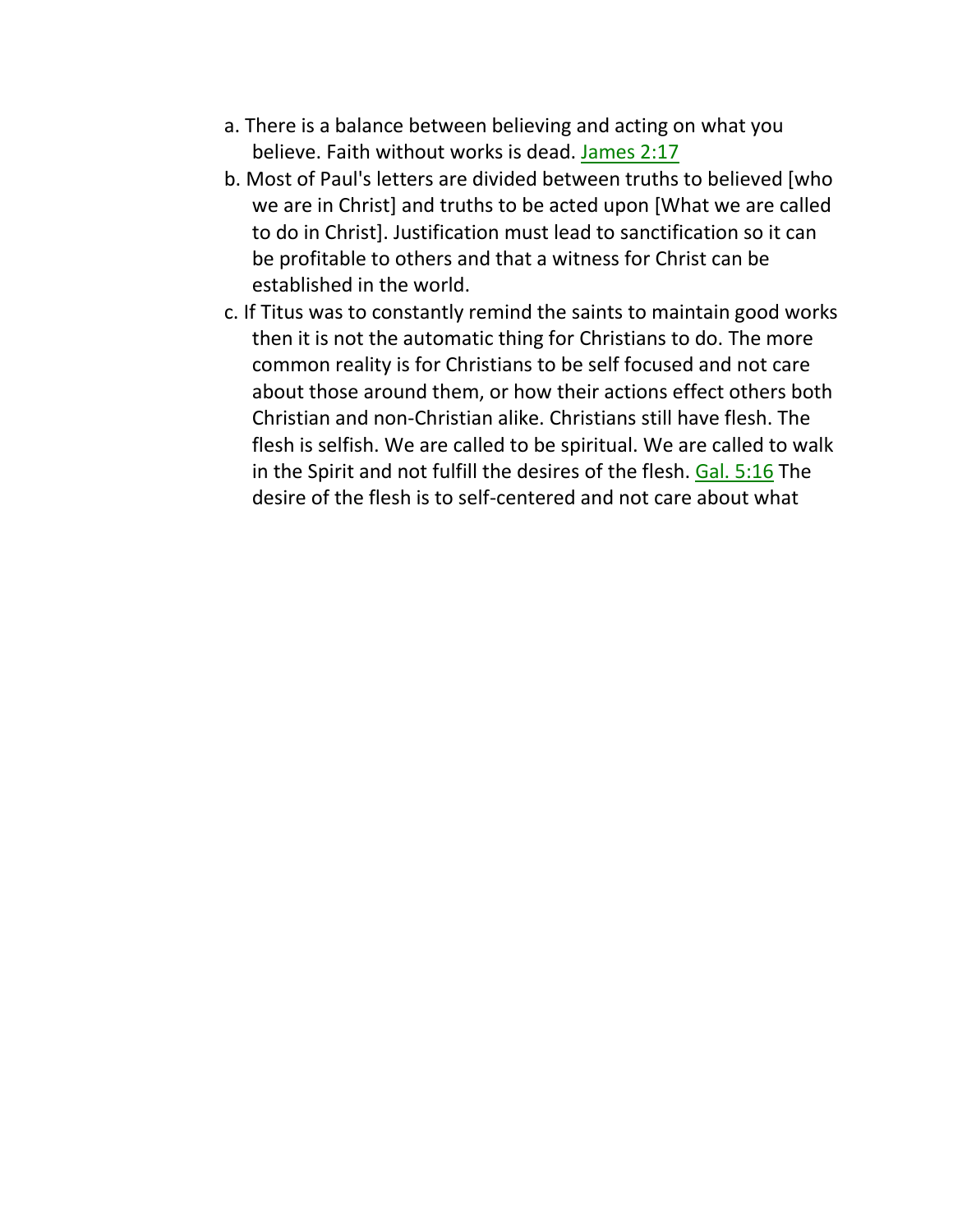we do or how it affects others. When we walk in the Spirit we will care how what we do affects others.

- D. **these things are good and profitable to men.**
	- 1. **good** Gr. **kalos** *A good that is attractive and useful*
	- 2. **profitable** Gr. **ophelimos** *helpful* or *serviceable*, *that is, advantageous*
	- 3. **to men**
		- a. **Good works are not primarily for God**. We are made right with Him by grace. The good works are to profit men. Good works are for necessary uses with people and that they can taste our fruit. Titus 3:14 Some grace teachers that look down on good works think that all good works are done for God and to merit from Him. That is not the case. Our standing with God is by grace alone through faith alone. Our good works come out of grace and the love of God to benefit people. They are for the good of people. They are for a witness of the gospel to the unbeliever. 1 Pet. 2:12
		- b. There is however an aspect where our good works are for God. We are the hands and feet of Jesus. God works through the body of Christ. When we let Him use our bodies to do His will, then our good works benefit God. Our good works don't earn anything from God. Jesus has earned everything from God for us. However, God is blessed when we allow Him to use us to bless others.
- 9. **But avoid foolish disputes, genealogies, contentions, and strivings about the law; for they are unprofitable and useless.** 
	- A. **But avoid foolish disputes,**
		- 1. **avoid** Gr. **periistemi** *to turn one's self about for the purpose of avoiding something; to avoid, shun*
			- a. This Greek word is a picture of what Jesus did when Peter tried to keep him from the cross. Jesus turned his back on him and said get behind me Satan!
			- b. When people want to fight and argue about the Word of God we should turn away or remove ourself. If what is being argued is a cardinal truth of our faith such as the virgin birth, resurrection, or salvation by grace through faith, it is worthwhile to fight over, but much of the side issues people fight over needs to be avoided by God's minister. 2Ti\_2:14, 2Ti\_2:16, 1Ti\_6:20, 1Ti\_1:4
		- 2. **foolish** Gr. **moros** *dull* or *stupid heedless*, *(morally) blockhead*,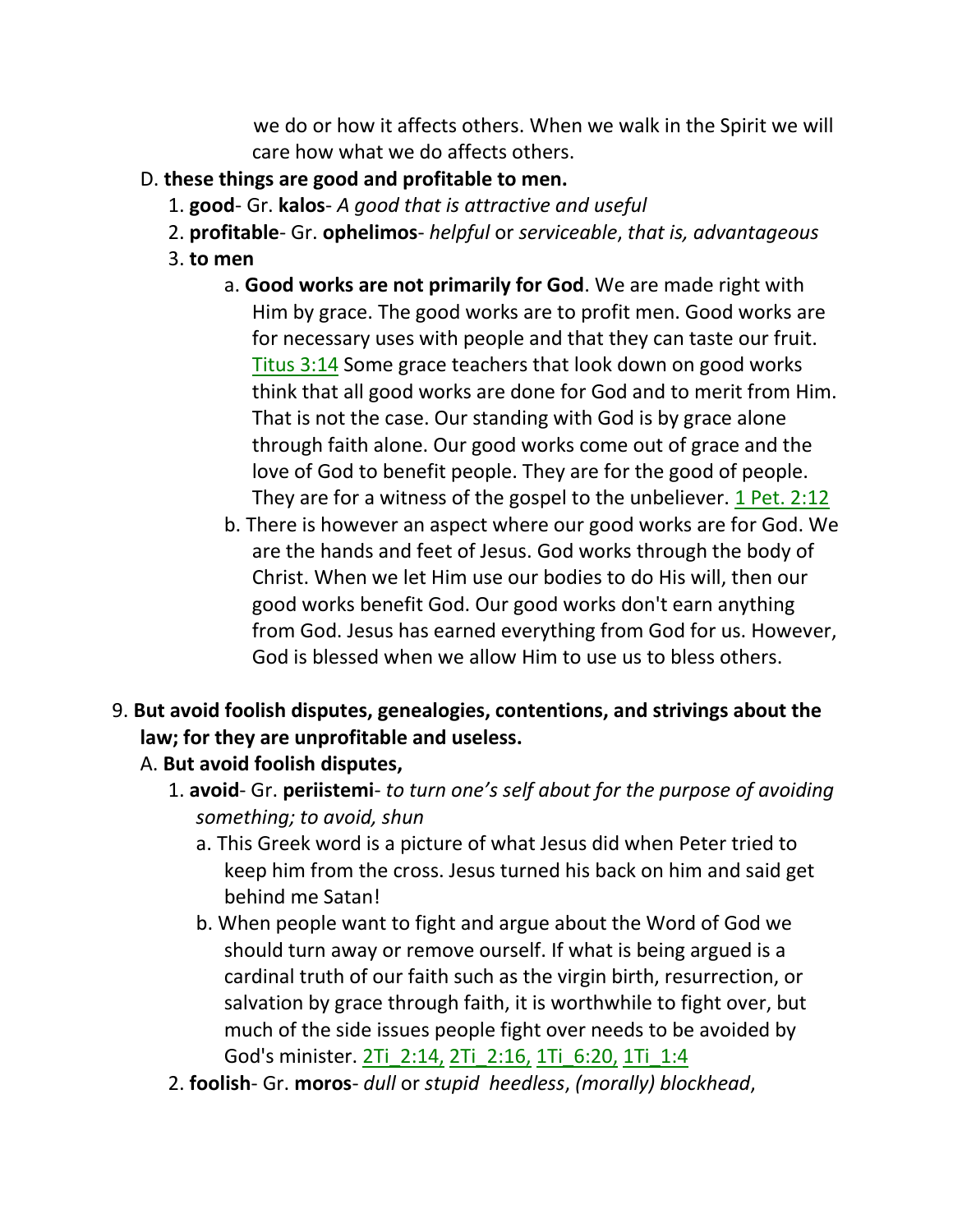### *(apparently) absurd:*

- a. When someone wants to argue a point of scripture, one needs to ask themself- "Does this really matter in the long run?" Does it really matter arguing over who the Anti-Christ is or when Jesus is coming back?
- 3. **disputes** Gr. **zetesis** *a seeking a questioning, debate; matter of controversy*
	- a. Some people love controversy. This gets them attention.
- B. **genealogies** Gr. **genealogia** *account of ones genetic heritage*
	- 1. The Jews were big on genealogies. The Jews bragged about their physical heritage. In Romans chapters 1-3 Paul shows that all humans are sinners alike and need salvation by grace through faith. It does not matter what your physical birth is, but it matters a lot what your spiritual birth is! Our spiritual birth came through grace by faith.
- C. **contentions-** Gr. **eris** *contention, strife, wrangling*
- D. **and striving about the Law**
	- 1. **striving about the Law** Gr. **mache nomikos** *legal battles*
		- a. It was popular to the Jews to argue the meanings of Hebrew words or even the way they were to be pronounced. Really.. what difference does it really make if you get the pronunciation of words right and miss the meaning of Jesus!

# E. **for they are unprofitable and useless**

- 1. **unprofitable** Gr. **anopheles** *what is useless*
	- a. In the previous verse we see what is profitable. It is good works, not a lot of empty words! Paul is saying, "Shut and and put up!"
	- b. We need to heed the words of Eliphaz- Job\_15:3
- 2. **useless** Gr. **mataios** *empty, vain, no purpose*
	- a. Arguing side doctrines is useless. Putting your faith into practice is what is useful.

# 10. **Reject a divisive man after the first and second admonition,**

- A. **Reject** Gr. **paraiteomai** *to refuse, decline, to shun, avoid* 
	- 1. Some do not understand what love is. Love does what is best for someone. Sometimes it is love to remove your fellowship from a Christian that is gone after the flesh and the devil. This is the best thing for them. Rom\_16:17, 1 Cor. 5:11, 2Th\_3:6, 2Th\_3:14, 2Ti\_3:5, 2Jo\_1:10
- B. **divisive** Gr. **aihretikos** *schismatic, factious, a follower of a false doctrine;*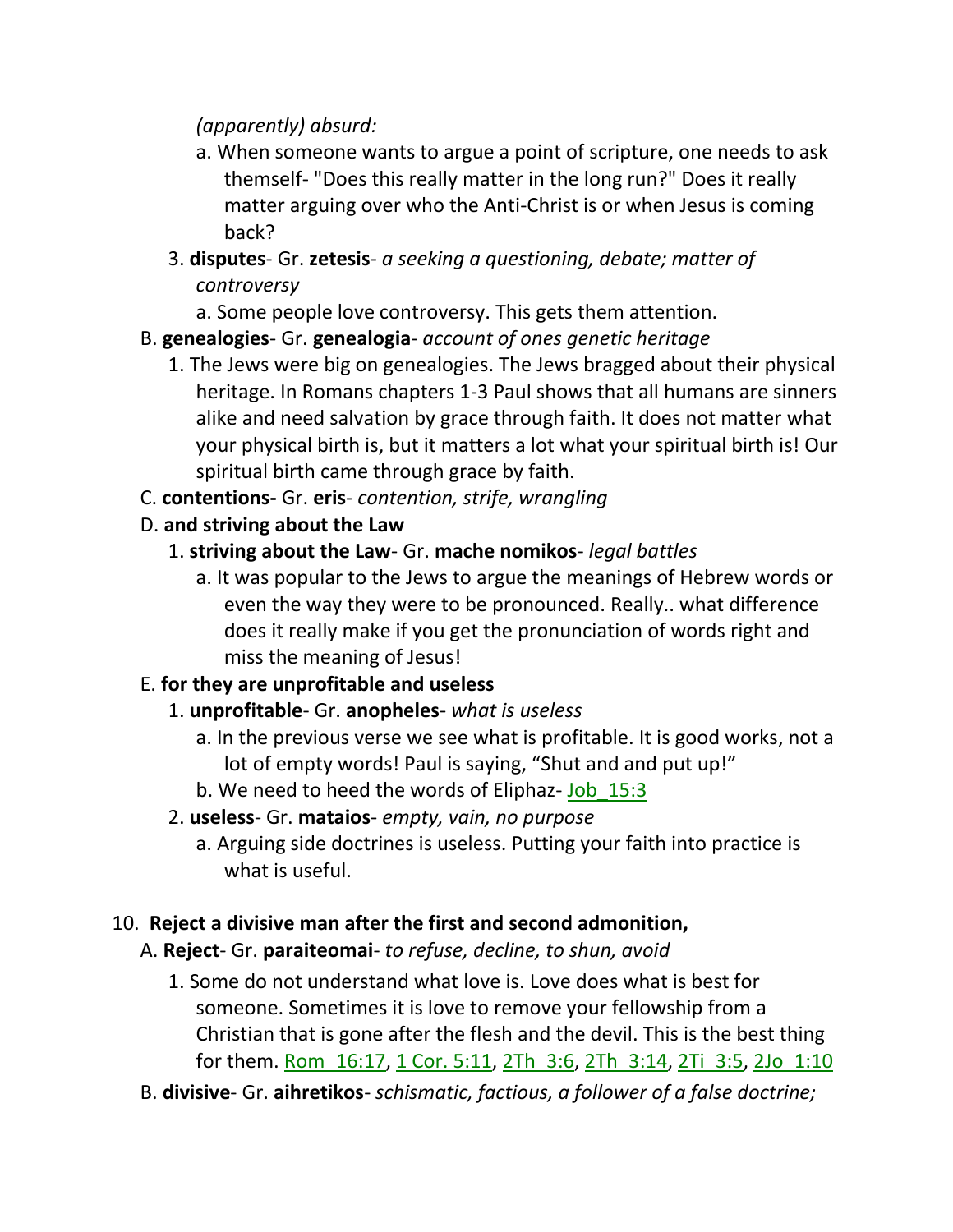*we get our English word heretic from this word.*

- 1. There will always be heresies in the body of Christ. They actually are used by the Lord to show who really is approved of Him and who is not. 1Co\_11:19
- 2. Heresy is actually a work of the flesh. Gal\_5:20

# C. **first and second**

- 1. We are to try to reason with a heretic once or twice, but after that it is a lost cause and move on. Do not have protracted conversations with a heretic. It is useless and potentially harmful to you.
- C. **admonition** Gr. **nouthesia** *mind placing*
	- 1. Heretics have left the Word of God and are into their own private revelations. You can try once or twice to place what the Word of God has to say into their minds, but after that leave them be.

## 11. **knowing that such a person is warped and sinning, being self-condemned.**

- A. **knowing** Gr. **eido** *to know by perception or seeing*
- B. **warped** Gr. **ekstrepho** *to turn or twist out, tear up, to turn inside out, invert; to change for the worse, pervert, corrupt*
	- 1. Before someone starts teaching twisted doctrines they first get twisted on the inside. They do this because they accept and welcome teachings and thoughts that are not in line with the whole revealed Word of God. Once you reject the sound counsel of the entirety of the Word of God, then you will become warped and twisted in your beliefs. This will lead to twisted and warped teaching.
	- 2. warped people will twist the scriptures. They did it in Paul and Peter's day. 2 Pet. 3:16 There are those who do it today. They will take things out of context to make it say something it does not say. They often will search for word definitions that will back up their twisted doctrines. They will often turn the Word inside out and make it say something opposite of what is really being said.

# C. **sinning-** Gr. **harmartano**

1. false teaching is almost always accompanied by and proceeds from a sinful lifestyle that is often hidden.

# D. **self-condemned**- Gr. **autokatakritos**

1. Sometimes church leaders feel guilty for turning away false teachers. Sometimes they are likeable people on the surface. However, we must realize that we have not condemned them. They have condemned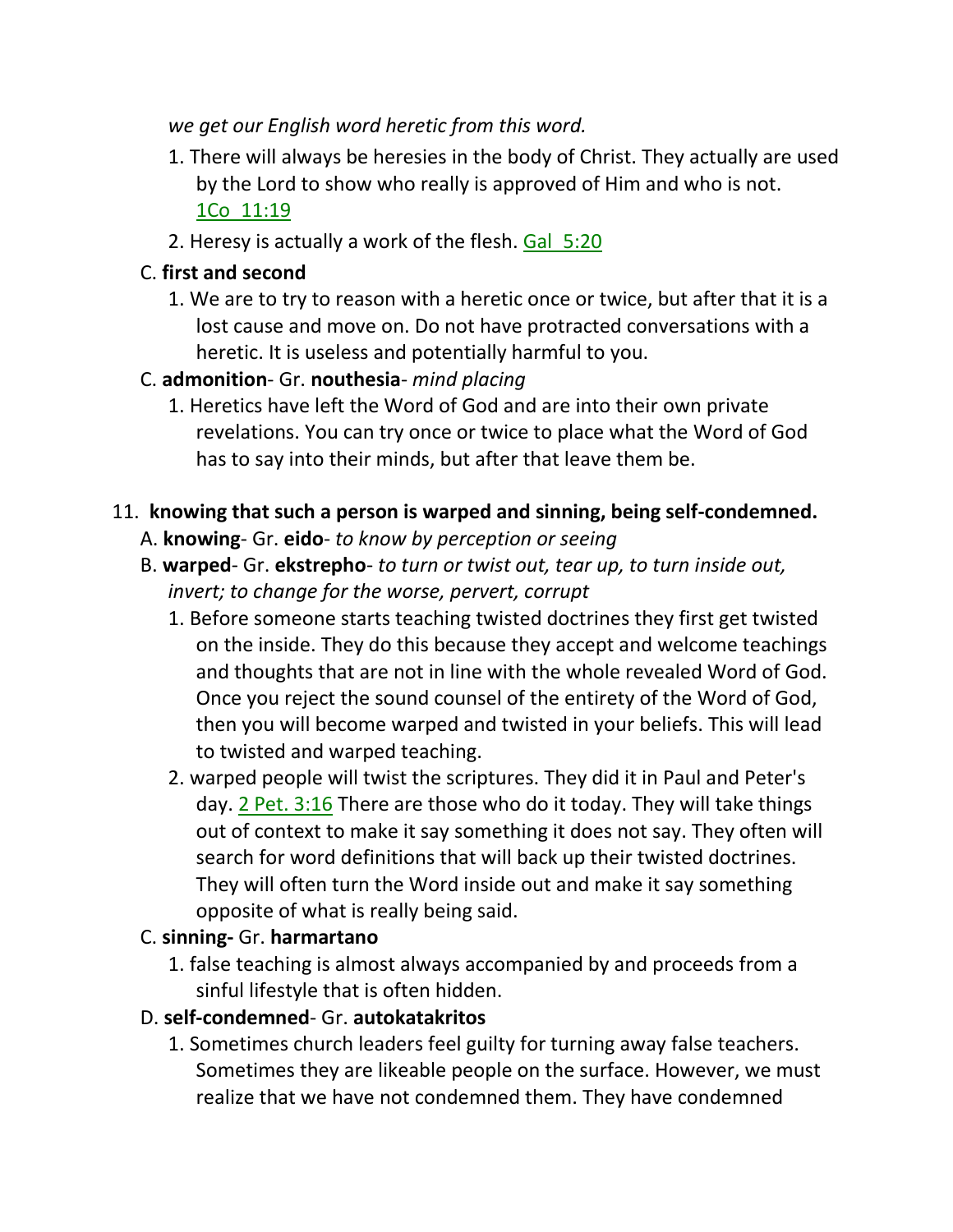themself and put themself if that position.

12. **When I send Artemas to you, or Tychicus, be diligent to come to me at Nicopolis, for I have decided to spend the winter there.**

## A. **When I send Artemas to you**

- 1. **Artemas** *whole or sound*
	- a. He was faithful to Paul and later became the bishop of Lystra.

# B. **or Tychicus**- *fateful*

- 1. Tychicus was from Asia, probably Ephesus.
- 2. Tychicus followed Paul to Jerusalem with the collection for the saints, and later was seen in Rome with Paul. Paul sent Tychicus to Ephesus and Colossae with epistles to them. He also accurately communicated Paul's affairs to them. Tychicus is seen with Paul during his second imprisonment. Paul then sent him back to Ephesus to work. 2Ti 4:12 He was faithful to Paul.

# C. **be diligent to come to me at Nicopolis**

- 1. **diligent** Gr. **spoudazo** *to make haste, be eager*
- 2. **Nicopolis** Gr. *city of victory*
	- a. Paul wintered at the "**city of victory**". Winter is a type of trial and sometimes outward environmental lack. Paul went through winter resting in the city of Victory! No matter what is thrown at us from the outside or what lack we find ourselves in from our environment, we can remain in the city of Victory. The city of victory is FAITH. We can remain in faith which overcomes the world! 1 John 5:4 No matter how deep the winter may seem, if we will remain in faith [the city of Victory] in the finished work of Christ and in the goodness of God, our winter will be turned to Spring!

# D. **for I have decided to spend the winter there**

- 1. **decided** Gr. **krino** *to determine, resolve, decree*
	- a. It is our decision, resolve, and decree where we will remain during a winter in our life. It can be the city of Victory or the city of Defeat. It is our decision to believe God or not!
- 2. **winter** Gr. *to winter, pass the winter*
	- a. There is no choice whether we will experience winter or not in life, just like in the natural. It is our choice on where we will reside during winter!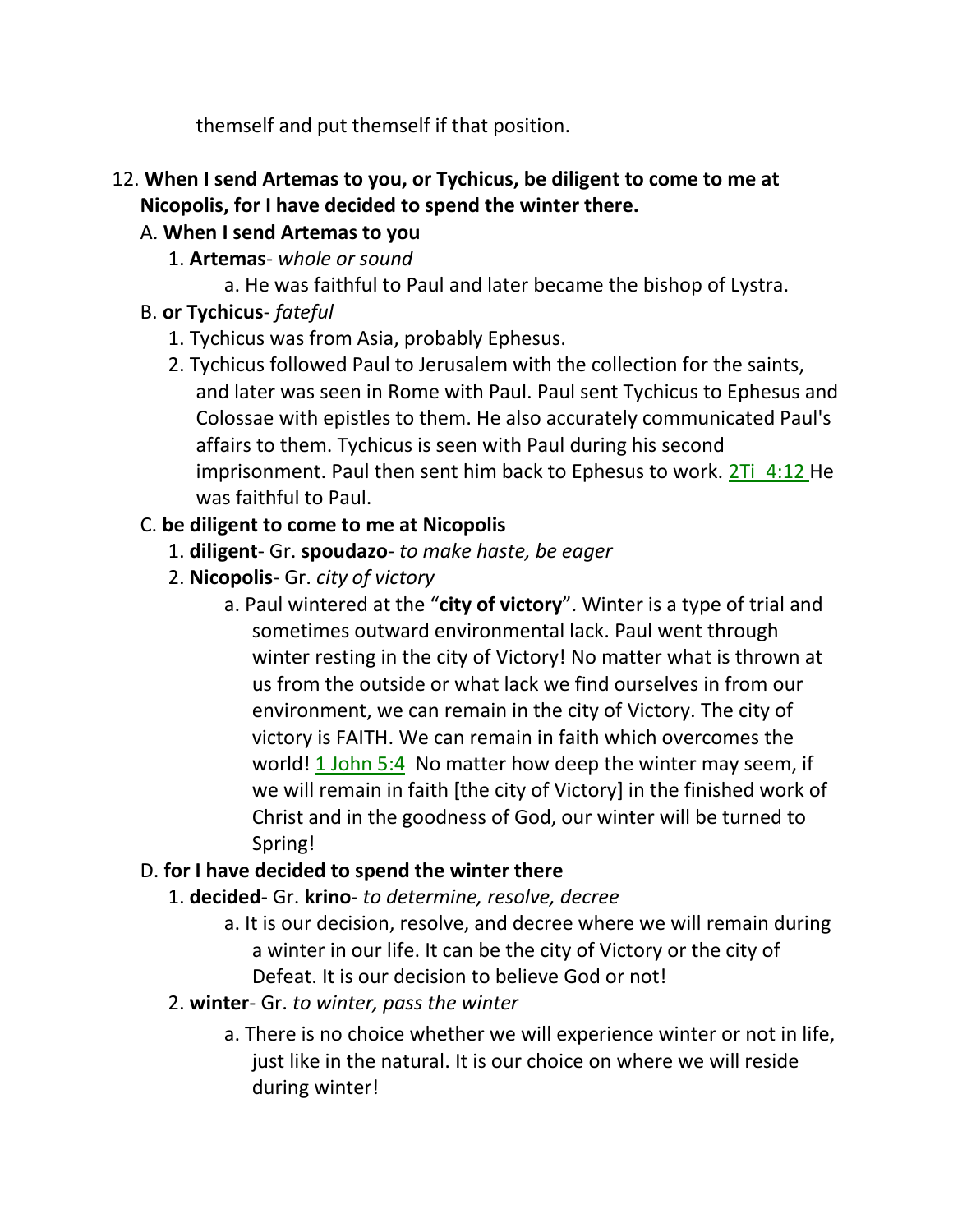- 13. **Send Zenas the lawyer and Apollos on their journey with haste, that they may lack nothing.** 
	- A. **Send Zenas the lawyer and Apollos on their journey with haste,**
		- 1. **Zenas** Gr. *means gift of Zeus*
		- 2. **lawyer** Gr. **nomikos** *one learned in the law of Moses*
		- 3. **Apollos** Gr. *means gift of Apollo*
			- a. Apollos and Paul were used by God to work together although you could not say Apollos was one of the men on Paul's ministry team. Once Paul wanted Apollos to go to Corinth to aid the church and he was not willing to go at that time.
			- b. Zenas and Apollos were both experts in the Law. They might have accepted Paul's request to visit Titus on Crete to help him with the Jewish legalists that were causing problems there.
		- 4. **journey** Gr. **propempo** *to send forward, that is, escort or aid in travel*
			- a. It is clear that the pair would not stay for long on Crete and Paul requested that Titus help them financially continue on their journey to where they were going.
			- b. It was a custom that a visitor would be helped along on their journey by those he stayed with. Act  $21:5$ , Act  $28:10$ , Rom  $15:24$ , 1Co 16:11, 3Jo 1:6-8 There is scriptural support for traveling ministries being provided from those they visit to help them continue to travel and do God's work.
		- 5. **haste** Gr. **spoudaio** *speedily*
	- B. **that they may lack nothing**
		- 1. **lack-** Gr. **leipo-** *what is left behind*
- 14. **And let our** *people* **also learn to maintain good works, to** *meet* **urgent needs, that they may not be unfruitful.** 
	- A. **And let our people also learn to maintain good works,**
		- 1. **also learn** Gr. **kai manthano**
			- a. Zenas and Apollos were expert teachers. Paul knew the church at Crete was going to learn a lot from them while they were there. This was important to Paul, but he **also wanted them to learn to put that into practice in the form of good works**. The best bible teaching in the world is fruitless if it is not put into actions by good works.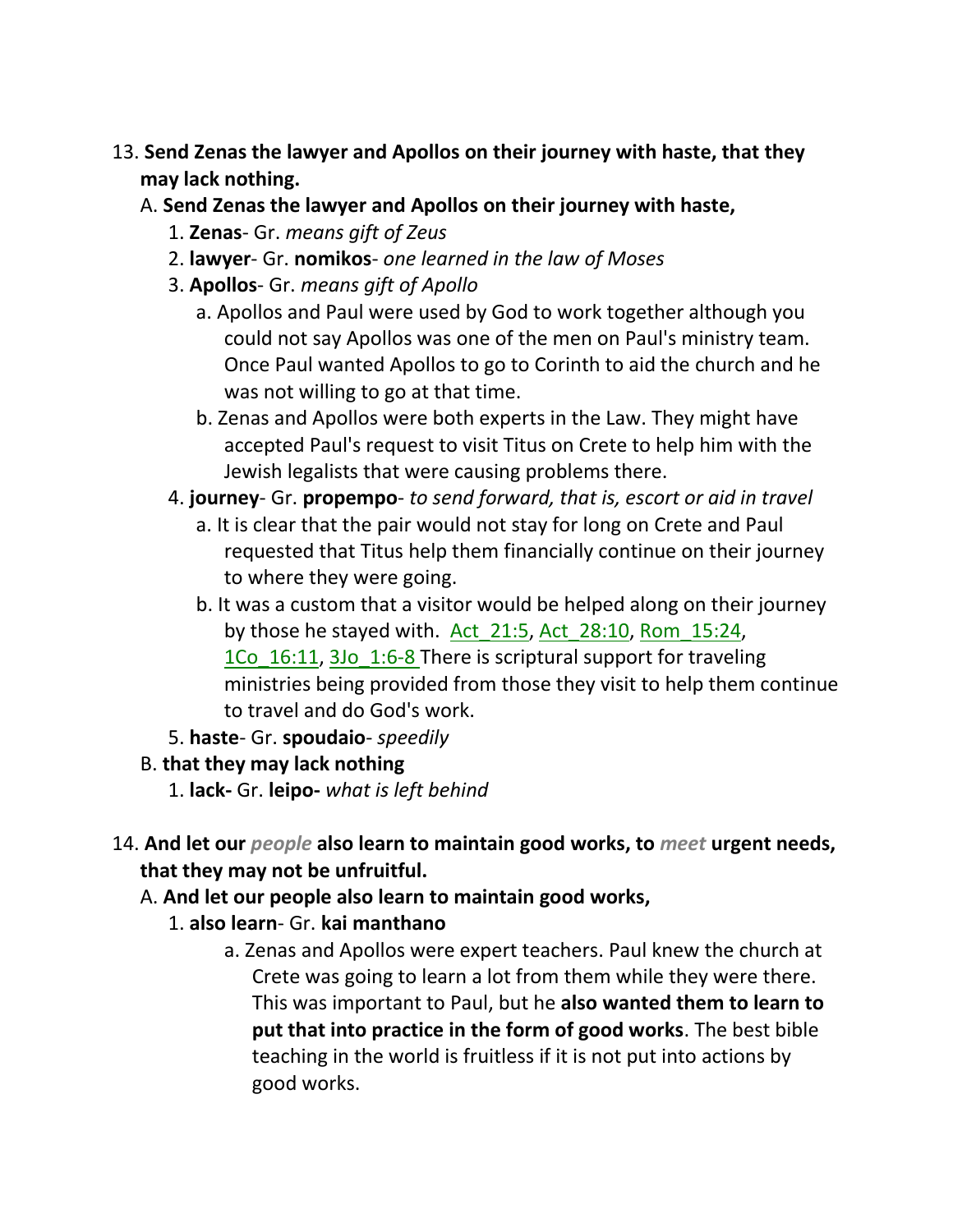b. Good works must be learned. It does not come automatic to Christians. Some think that if you just teach grace that Christians will automatically do good works of themselves. This is not true. Again, good works have to be learned just as much as good doctrine does. Matter of fact teaching good works is good doctrine!

### 2. **maintain**- Gr. **proistemi**- *give careful attention to*

- a. Good works are to be maintained. Good works are to be consistent, if not, they are just good spurts!
- 3. **good works** Gr. **kalos ergon**

### B. **to meet urgent needs,**

- 1. **urgent** Gr. **anagkaios** *what one can not do without, indispensable; what is required by the circumstances*
- 2. **needs** Gr. **chreia** *necessity, need, duty*
	- a. Again good works is not to impress God. God is impressed by Jesus. However, we need to make an impression on a dying and lost world that does not know Christ. The lost must see our gospel before they will hear our gospel.

## C. **that they may not be unfruitful**

## 1. **unfruitful**- Gr. **akarpos**

a. It is possible to have great teaching, but still be unfruitful. That comes by not doing what you hear.

### 15. **All who** *are* **with me greet you. Greet those who love us in the faith. Grace**  *be* **with you all. Amen.**

### A. **All who are with me greet you**

- 1. **All who are with me** Paul always worked with a team. If he needed a team, don't we?
- 2. **Greet** Gr. **aspazomai** *to receive joyfully*

## B. **Greet those who love us in the faith**

- 1. **love** Gr. **phileo** *those who are fond and friendly*
	- a. There are those who say they love you, but they are neither fond nor friendly to you. These are not good ministry partners!
	- b. If people were not fond or friendly to Paul then they were to be suspect of being a true brother or sister.

## C. **Grace be with you all. Amen.**

1. **Grace**- This letter started out with grace towards us and ends with grace